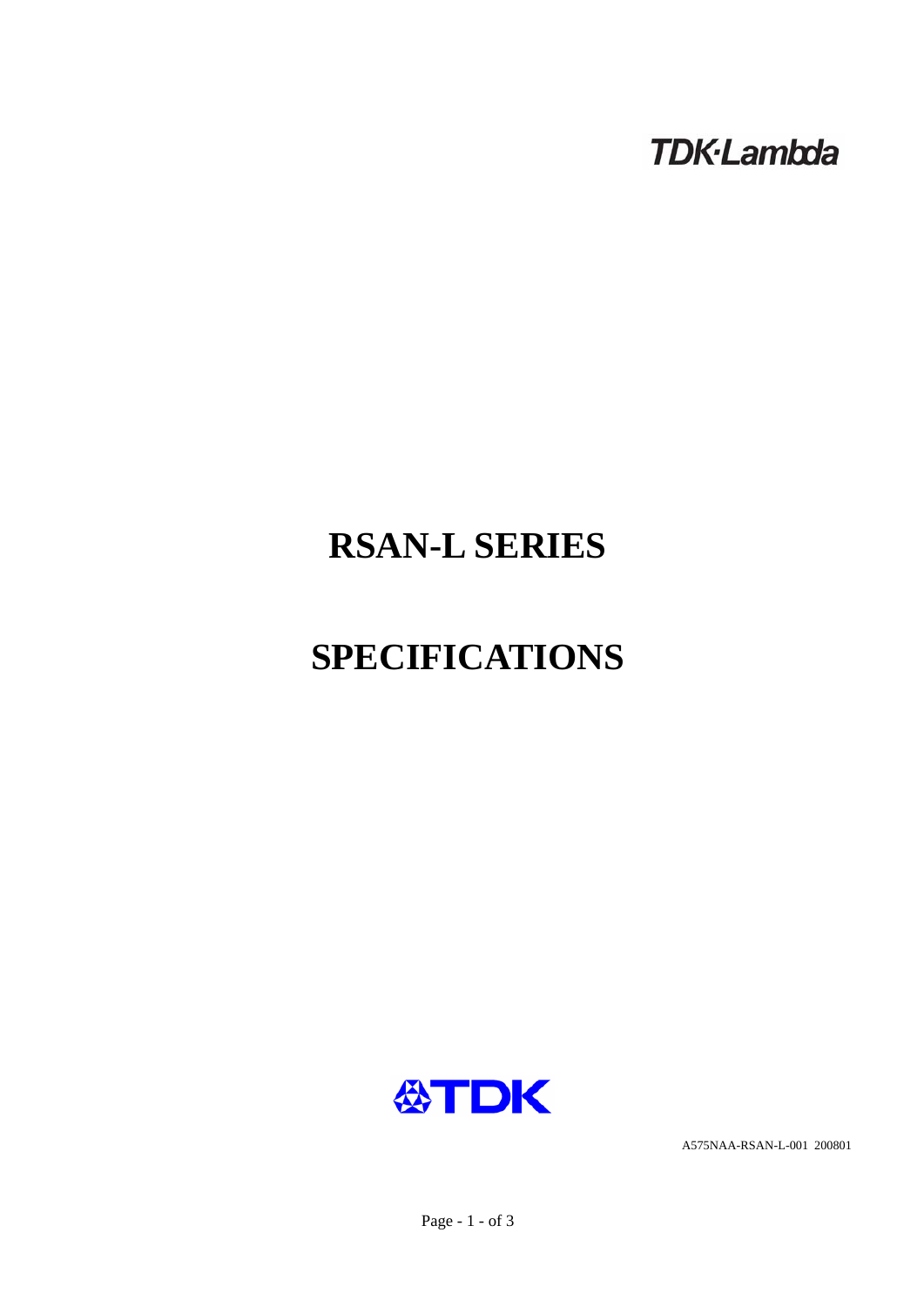### **RSAN-L SERIES**

## **SPECIFICATIONS**

|                | Items                                                             |            | Model                    | <b>RSAN-2003L</b>                                                                                                      | <b>RSAN-2006L</b> | <b>RSAN-2010L</b> | RSAN-2016L | <b>RSAN-2020L</b> |  |  |
|----------------|-------------------------------------------------------------------|------------|--------------------------|------------------------------------------------------------------------------------------------------------------------|-------------------|-------------------|------------|-------------------|--|--|
| $\mathbf{1}$   | Rated Voltage (AC, DC)                                            |            | V                        | 250                                                                                                                    |                   |                   |            |                   |  |  |
| 2              | Rated Current (AC, DC)<br>$*1$                                    |            | A                        | 3                                                                                                                      | 6                 | 10                | 16         | 20                |  |  |
| 3              | <b>Test Voltage</b><br>(terminals to base plate, 1min AC)         |            | V                        | 2500 at $20\pm15^{\circ}$ C, 65 $\pm$ 20 %                                                                             |                   |                   |            |                   |  |  |
| $\overline{4}$ | <b>Isolation Resistance</b><br>(terminals to base plate, 500V DC) |            | $M \Omega$               | 100 min. at $20\pm15^{\circ}$ C, $65\pm20$ %                                                                           |                   |                   |            |                   |  |  |
| 5              | Leakage Current                                                   | 250V, 60Hz | mA                       | $0.01$ max.                                                                                                            |                   |                   |            |                   |  |  |
| 6              | DC Resistance (both lines)                                        |            | $m \Omega$               | 250                                                                                                                    | 110               | 40                | 20         | 10                |  |  |
| $\tau$         | Temperature Rise                                                  |            | $\rm ^{\circ}C$          | 30 max.                                                                                                                |                   |                   |            |                   |  |  |
| 8              | <b>Operating Temperature</b>                                      |            | $\rm ^{\circ}C$          | $-25 - +85$                                                                                                            |                   |                   |            |                   |  |  |
| 9              | <b>Operating Humidity</b>                                         |            | $\overline{\phantom{a}}$ | $15 \sim 85$ % RH                                                                                                      |                   |                   |            |                   |  |  |
| 10             | Storage Temperature                                               |            | $\rm ^{\circ}C$          | $-25 \sim +85$                                                                                                         |                   |                   |            |                   |  |  |
| 11             | <b>Storage Humidity</b>                                           |            | $\overline{a}$           | $5 \sim 85 \%$ RH                                                                                                      |                   |                   |            |                   |  |  |
| 12             | Vibration                                                         |            | $\overline{\phantom{a}}$ | Frequency: 10~55Hz Amplitude: 1.5mm, Sweep for 1 min.<br>Dimension and times : X, Y and Z directions for 2 hours each. |                   |                   |            |                   |  |  |
| 13             | <b>Safety Standards</b>                                           |            | $\overline{a}$           | EN60939 (SEMKO), UL1283, CSA C22.2 No.8                                                                                |                   |                   |            |                   |  |  |
| 14             | Weight                                                            |            | g                        | 170                                                                                                                    | 230               | 230               | 230        | 230               |  |  |

#### **NOTE**

 \*1 Value for Ta less than 55 °C (include 55 °C) For Ta more than 55 °C (not include 55 °C) According to the derating curve shown on the right.



#### **CAUTION**

·Specifications which provide more details for the proper and safe use of the described product are available upon request.

·All specification are subject to change without notice.

A575NAA-RSAN-L-001 200801